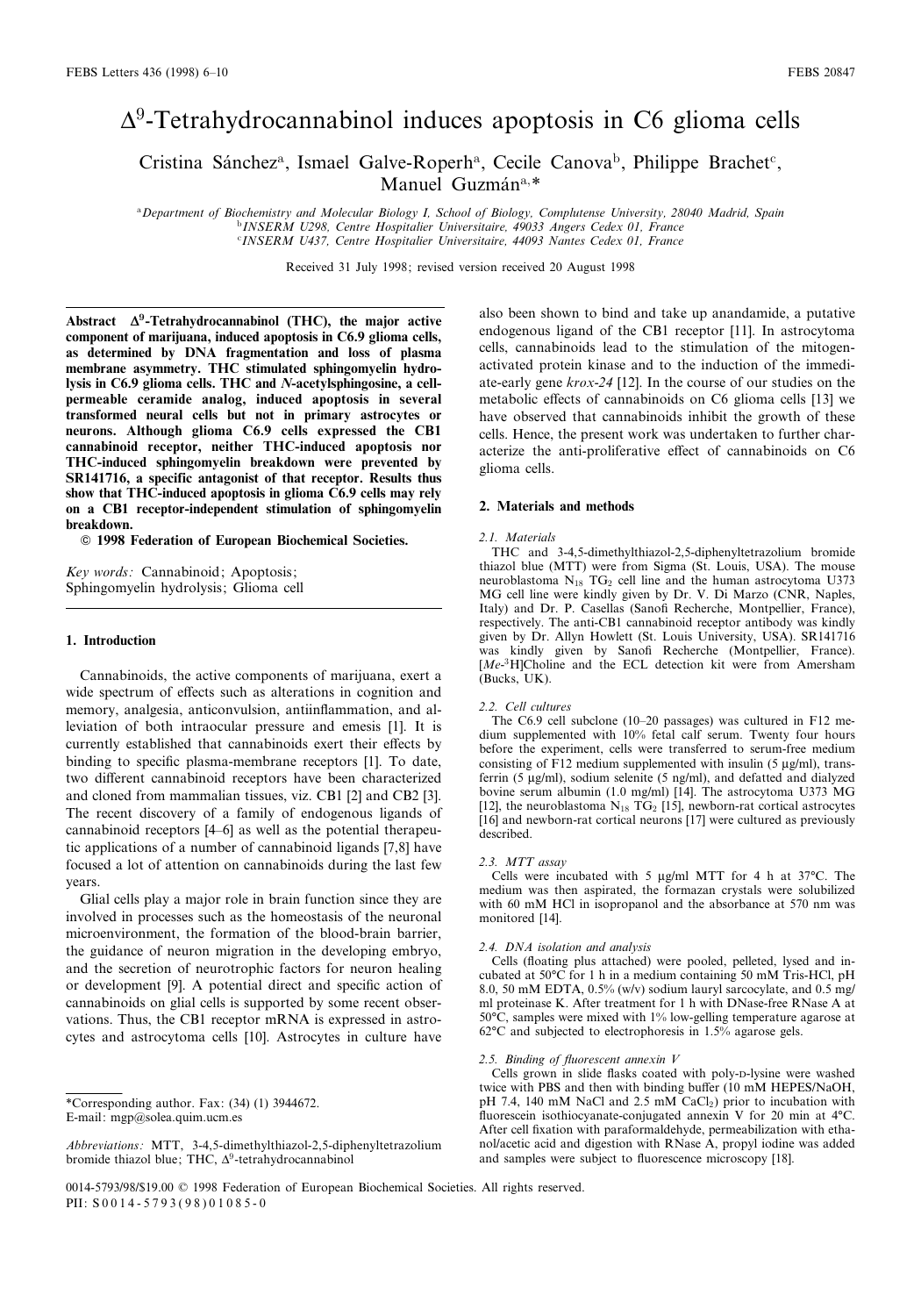

Fig. 1. THC-induced depression of mitochondrial oxidative metabolism in C6.9 glioma cells. A: Cells were cultured in serum-free medium in the absence  $(\circ)$  or in the presence  $(\bullet)$  of 1  $\mu$ M THC for the times indicated. B: Cells were cultured in serum-free medium in the presence of the indicated concentrations of THC for 5 days. In all cases, the medium was renewed every 48 h. The mitochondrial redox state was assessed by the MTT test as the optical density at 570 nm. Results correspond to 4 different experiments.

#### 2.6. Determination of sphingomyelin hydrolysis

Cells were cultured in serum-containing medium and then transferred to serum-free medium for 24 h as described above. Then the medium was changed and cells were incubated for a further 48-h period in chemically-defined medium supplemented with  $1 \mu Ci$  of  $\hat{C}^3H-Me$ ]choline per well. Reactions were started by the addition of the agonists and sphingomyelin was subsequently extracted with chloroform/methanol/water as described before [19].

#### 2.7. Western blot analysis of the CB1 cannabinoid receptor

Cells were scraped and sonicated  $(2 \times 5 \text{ s})$  on ice, and the particulate fraction was obtained after centrifugation at  $40000 \times g$  for 60 min [16]. Western blot analysis of the CB1 receptor was performed as described by Song and Howlett [20]. Blots were finally subjected to luminography with an ECL detection kit.

#### 2.8. Statistical analysis

Results shown represent the means  $\pm$  S.D. of the number of experiments indicated in every case. Every experimental condition was routinely assayed in quadruplicate. Statistical analysis was performed by ANOVA. A post hoc analysis was made by the Student-Neuman-Keuls test.

#### 3. Results and discussion

#### 3.1. THC induces apoptosis in C6.9 glioma cells

Gliomas often show a gross variability characterized by the presence of morphologically distinct cell types within the same tumor [21]. Moreover, glioma cell lines such as C6 have been reported to be heterogenous [14,22]. Hence we used in the present study a subclone of C6 cells (the C6.9 subclone) that has been previously characterized in terms of programmed cell death [14]. As shown in Fig. 1A, addition of THC to the culture medium led to a dramatic drop of mitochondrial oxidative metabolism in C6.9 cells as determined by the MTT test. This effect of THC occurred  $4-5$  days after the beginning of cell challenge to the cannabinoid (Fig. 1A), was dose-dependent (Fig. 1B) and was accompanied by the death of the cells, which rounded up, detached from their solid support and took up trypan blue (Fig. 2 and data not shown). Interestingly, the THC-induced decrease in optical density at 570 nm in the MTT test showed a non-linear, cooperative-like pattern (Fig. 1A) that may be indicative of an apoptotic process. Experiments were subsequently performed to characterize the THC-induced cell death.

(i) THC-induced glioma cell death was linked to a loss of

plasma membrane asymmetry, as determined by the fluorescent annexin V binding assay (Fig. 2).

(ii) THC induced ladder-patterned DNA fragmentation in C6.9 glioma cells (Fig. 3), a process that is typical of cell death by apoptosis.



Fig. 2. Micrographs of vehicle- and THC-treated C6.9 glioma cells. A, B: Phase contrast micrographs. C, D: Binding of fluorescent annexin V. In all cases, cells were treated with or without  $1 \mu M$  THC for 5 days as in Fig. 1. Bar:  $25 \mu m$ .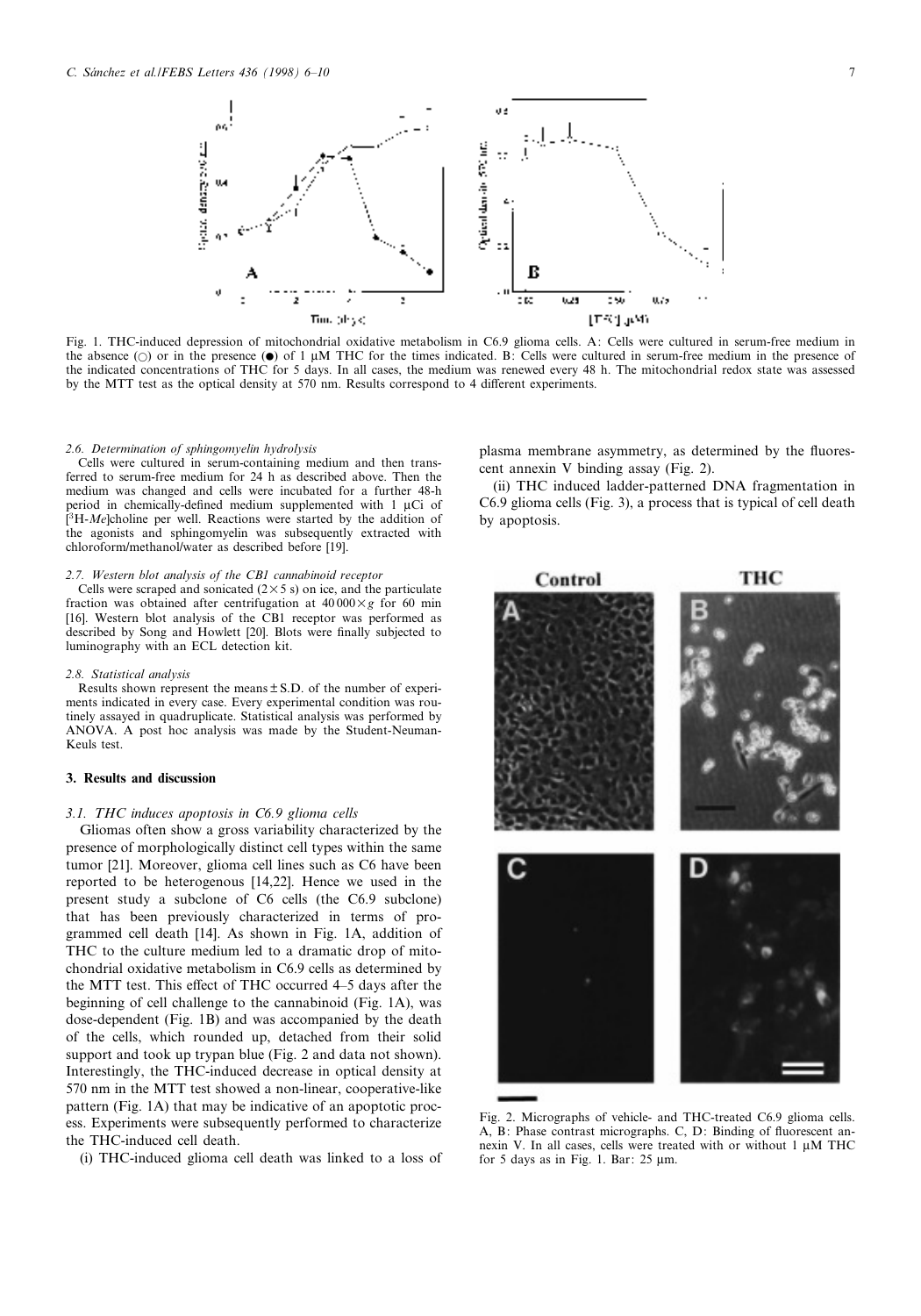## тнс



Fig. 3. THC induces DNA fragmentation in C6.9 glioma cells. Cells were treated with or without  $1 \mu M$  THC for 5 days as in Fig. 1. A representative gel is shown. Similar results were obtained in 2 other experiments.

These observations thus indicate that THC-induced glioma cell death is a process that differs from necrotic death and displays several features characterizing an apoptotic, programmed cell death event.

### 3.2. THC-induced apoptosis may result from sphingomyelin hydrolysis, and occurs in transformed but not in non-transformed neural cells

Sphingomyelin hydrolysis is a key process in the control of many physiological events related to signal transduction and cellular regulation [23]. In the context of the present study, the involvement of ceramide (the product of sphingomyelin breakdown) in the induction of apoptosis is widely documented [23,24]. Hence we investigated the possible effect of THC on sphingomyelin hydrolysis. As shown in Fig. 4, the addition of THC to the cell culture medium produced a significant breakdown of cellular sphingomyelin. As previously shown for other mediators that induce sphingomyelin hydrolysis (e.g. tumor necrosis factor  $\alpha$  and interleukin-1) (cf. [23– 25]), the effect of THC was rapid, transient and accounted for ca. 25% of total cellular sphingomyelin (Fig. 4).

The possibility that THC-induced cell death is not restricted to C6.9 glioma cells but may be a more general process was studied by using a number of neural cell types. Thus, the astrocytoma U373 MG and the neuroblastoma  $N_{18}$  TG<sub>2</sub> cell lines ensued THC-mediated death, although they were not as sensitive as the C6.9 glioma cell line (Fig. 5). In contrast, neither astrocytes nor neurons in primary culture were sensitive to the apoptotic action of THC (Fig. 5) even after at least 15 days of challenge to the cannabinoid (data not shown). N-Acetylsphingosine, a cell-permeable analog of ceramide, displayed a similar pattern of cell-death induction as THC, i.e. it produced the death of the different transformed neural cell lines studied but not of primary astrocytes or primary neurons (Fig. 5). Results therefore suggest that ceramide might be the mediator of THC-induced apoptosis, although we are aware that further research is necessary to demonstrate this possibility.



Fig. 4. Stimulation of sphingomyelin hydrolysis by THC in C6.9 glioma cells. Cells were exposed to  $1 \mu M$  THC for the times indicated and the radioactivity in cellular sphingomyelin (SM) was determined. Results are expressed as percentage of incubations with no additions and correspond to 6 different experiments. \*Significantly different ( $P < 0.01$ ) vs. incubations with no additions.

#### 3.3. THC-induced apoptosis is not mediated by the CB1 cannabinoid receptor

Most of the effects of cannabinoids on the central nervous system described so far are believed to be mediated by the CB1 cannabinoid receptor [1]. Hence we next studied whether the effects of THC described in the present report were also dependent on this receptor. As shown in Fig. 6, the CB1 receptor was present in C6.9 glioma cells in amounts comparable to those observed in neurons and neuroblastoma  $N_{18}$  $TG_2$  cells. Astrocytes and astrocytoma U373 MG cells also contained detectable, though lower, amounts of the CB1 receptor. A particulate fraction from skeletal muscle was used as a negative control.

The effect of SR141716, a specific high affinity CB1 receptor



Fig. 5. THC and N-acetylsphingosine induce the death of transformed but not of non-transformed neural cells. C6.9 glioma cells, astrocytoma U373 MG cells, neuroblastoma  $N_{18}$  TG<sub>2</sub> cells, primary astrocytes and primary neurons were cultured with  $1 \mu M$  THC for 5 (C6.9 glioma) or 10 days, with 10  $\mu$ M N-acetylsphingosine (NAS) for 3 days, or with 25 µM NAS for 3 days. Results are expressed as percentage of cell survival with respect to the respective control incubations as determined by the MTT test and correspond to 4 different cultures for each cell type. \*Significantly different  $(P < 0.01)$ vs. incubations with no additions.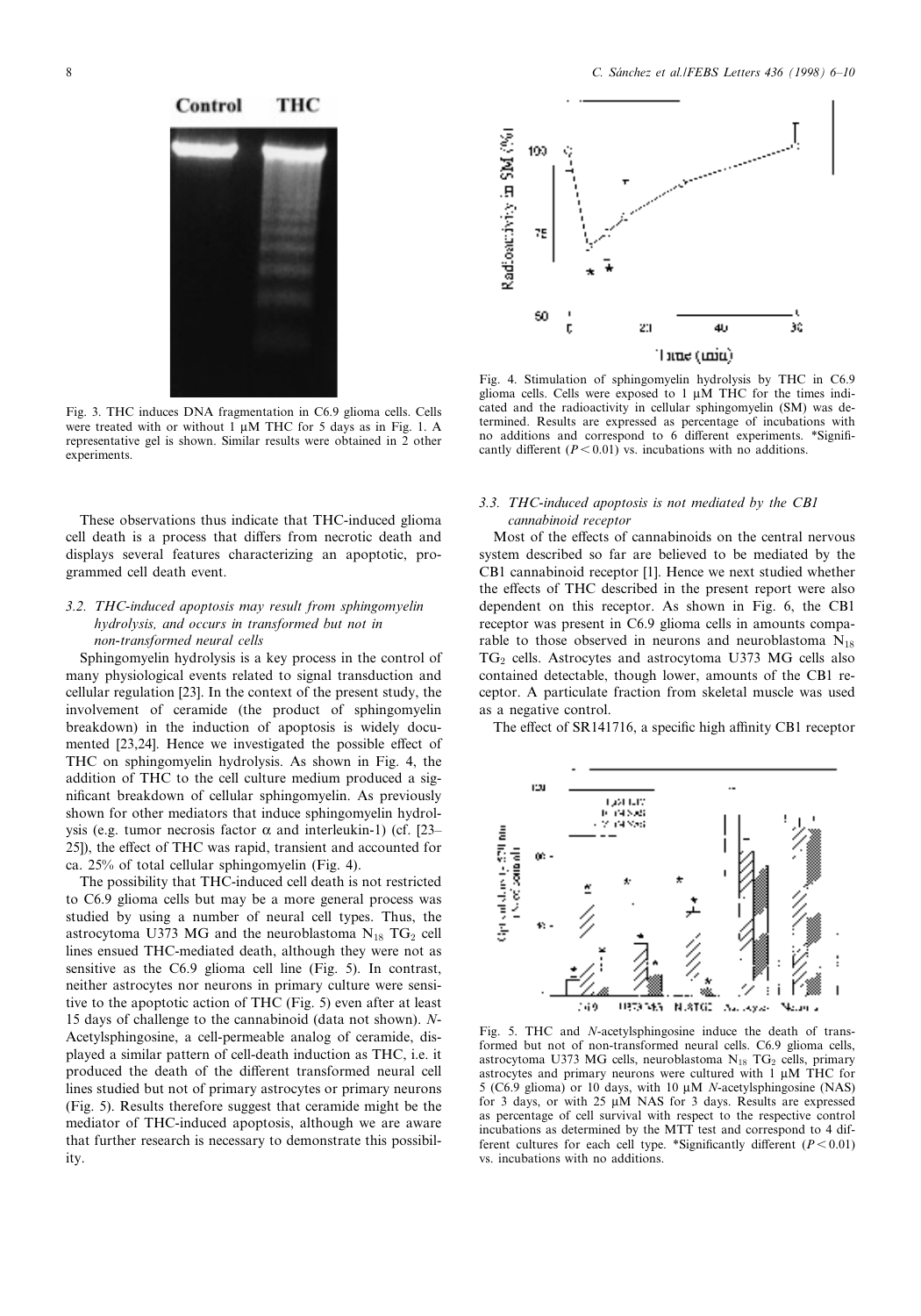

Fig. 6. Presence of the CB1 cannabinoid receptor in transformed and non-transformed neural cells. Total membrane fractions (10 µg total protein per lane) from the different transformed and non-transformed neural cell lines were subjected to Western blotting with an antibody raised against the rat CB1 cannabinoid receptor. A representative luminogram is shown. Similar results were obtained in 2 other experiments.

antagonist [26], was tested on THC-induced apoptosis and THC-induced sphingomyelin breakdown in C6.9 glioma cells. As shown in Fig. 7A, the THC-induced glioma cell death, as determined by the MTT test, was not prevented by SR141716. Likewise, SR141716 was unable to antagonize the THC-induced sphingomyelin hydrolysis (Fig. 7B). These data therefore indicate that in spite of the presence of the CB1 receptor in glioma C6.9 cells the apoptotic effect of THC is not mediated by this receptor. It is worth noting that the THC-induced metabolic stimulation of C6 glioma cells has been shown to be prevented by SR141716 [13], indicating that cannabinoids exert CB1 receptor-dependent and CB1 receptor-independent actions on those cells. Anyway, the possible existence in glial cells of a SR141716-insensitive cannabinoid receptor distinct from CB1 and CB2 has been put forward [27].

#### 3.4. Possible pathophysiological implications

The sphingomyelin cycle has been shown to play a pivotal role in the regulation of cell function in the central nervous system [25]. Thus, changes in the activity of the sphingomyelin cycle, which may in turn be related to the induction of apoptotic cell death, have been shown to occur during brain development as well as in neurodegenerative disorders such as Alzheimer's disease, Parkinson's disease, epilepsy and ischemia/stroke [25,28]. Likewise, exposure of neural cells to physical (e.g. ultraviolet radiation), chemical (e.g. tumor necrosis factor  $\alpha$ ), bacterial (e.g. lipopolysaccharide) or viral (e.g. human immunodeficiency virus 1) stimuli may trigger sphingomyelin breakdown and therefore evoke changes in the cell survival/cell death decision [23-25]. A finely controlled balance between different ceramide-regulated pathways may determine the survival or the death of a particular neural cell [25]. The possibility that cannabinoids may control the activity of the sphingomyelin cycle (the present report) and the mitogen-activated protein kinase cascade [10,12] points therefore to a general role of these compounds as modulators of cell fate. In this respect, it is worth noting that oleoylethanolamide, a potential endogenous cannabinoid [1,6], is able to produce a sustained increase in intracellular ceramide levels by inhibiting acid ceramidase [29]. Further research is necessary to understand the mechanism of control of the sphingomyelin cycle by cannabinoids.

A number of studies are currently focused on potential therapeutic applications of cannabinoid ligands such as analgesia, antiemesis, antiinflammation and alleviation of intraocular pressure in glaucoma [7,8]. Cannabinoids are also being tested as therapeutic agents in the treatment of neurodegenerative diseases such as multiple sclerosis and Parkinson's disease [7,8]. The antiproliferative effect of THC described in the present report might provide the basis for a new therapeutic application of cannabinoids, especially since primary astrocytes and neurons are resistant to the apoptotic action of THC. In addition, our data suggest that the challenge of C6.9 cells to cannabinoids may be a useful model to study the molecular mechanisms involved in apoptosis in cells of glial origin.

Acknowledgements: We are indebted to Mr. Daniel Rueda and Mr. Andrés Daza for expert technical assistance. This study was supported by grants from Comisión Interministerial de Ciencia y Tecnología



Fig. 7. Lack of effect of SR141716 on THC-induced death and sphingomyelin hydrolysis in glioma C6.9 cells. A: MTT test. Cells were cultured for 5 days with vehicle, 1  $\mu$ M THC, or 1  $\mu$ M THC plus 2  $\mu$ M SR141716. B: Sphingomyelin (SM) hydrolysis. Cells were treated with or without 2  $\mu$ M SR141716 for 30 min prior to the 10-min incubation with 1  $\mu$ M THC. Results correspond to 3 different experiments. \*Significantly different  $(P < 0.01)$  vs. incubations with no additions.